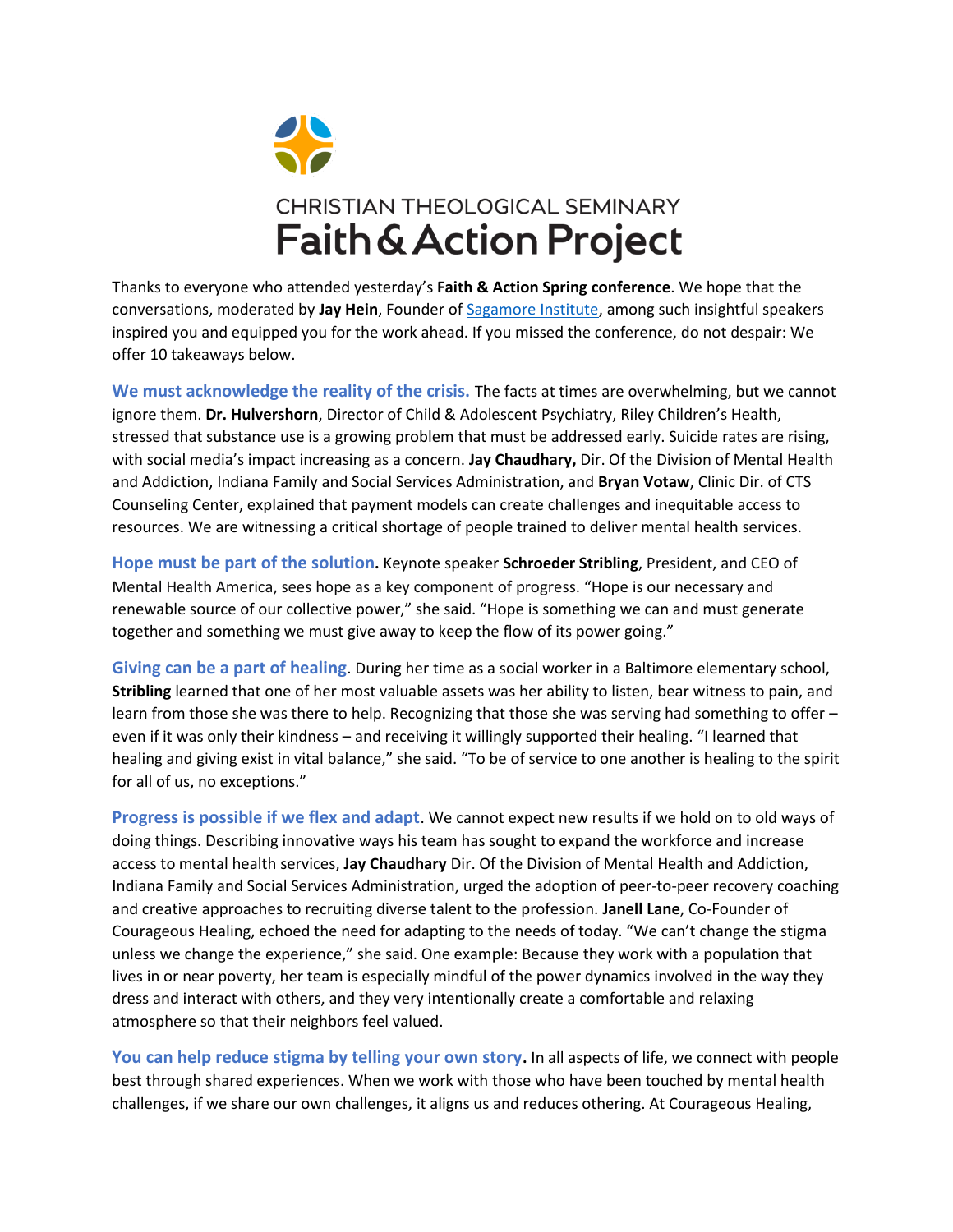Inc., co-founder **Aaron Lane** said that their team uses their stories to break down barriers and build rapport with clients, and **Linda Williams,** Program Director at NAMI (National Alliance on Mental Illness), said that they believe in this so strongly at NAMI that they train people how to tell their story effectively.

**We can reduce stigma through education around the broken system.** We cannot fix what we don't see as broken. **Dr. Leslie Hulvershorn** said we must increase awareness and knowledge, both about the crisis and the mechanisms/institutions/pathways for addressing it, and **Janell Lane** added that we must recognize the barriers to services – financial, cultural, geographic, and more – that compound the stigma of addressing mental health. **Kalen Jackson**, Indianapolis Colts Vice Chairman/Owner, shared that Indianapolis Colts have focused on education, seeking to normalize conversations about mental health through their "[Kicking the Stigma](https://www.colts.com/community/kicking-the-stigma)" campaign, and another round of messaging is coming this fall. (Visit .colts.com/community/kicking-the-stigma for videos and more resources.)

**We must empower the right people**. If we equip and empower people who are already in place to help, we can reach more people in need. For example, when **Aaron and Janell Lane** had a difficult time recruiting therapists of color to their team, they decided to train talented individuals in their community who did not have the resources to go through school to get their mental health license. Similarly, **Jay Chaudhary** said FSSA Mental Health and Addiction Grassroots Accelerator Program finds, identifies, and equips individuals that are rich with credibility but lack resources to get trained.

**Equip grassroots leaders, front-line workers, and faith leaders. Rev. Dwight Holland** of Family and Community Partners suggested building on existing connections between faith leaders and mental health service providers by integrating a therapeutic framework into the work churches already are doing. **Rev. Sarah Lund** noted that instead of creating new programs, we need to shift our thinking within established programs and embrace a more trauma-informed approach. **Janell Lane** pointed to the potential in supporting grassroots organizations with resources (such as multi-year grants) that would give them space to be responsive and innovative. Because faith leaders and grassroots groups are already on the front lines, they are well-positioned to step into the gap and provide needed mental health support, but they must be supported with training and curriculum (NAMI does many trainings for free.)

**Multi-prong approach is needed. Aaron Lane** spoke about the broader perspective we need to have for thinking about mental health among the youth. Larger socio-economic inequities and injustices have a major impact on mental health, and so dealing with the problem properly requires dealing with all these factors. **Rev. Holland** echoed Lane's comments, saying that when children are living with domestic violence at home, giving them lanes for support and coping skills are needed, but we must do more to change the environment and the systemic barriers.

**Create scalable solutions and hope.** We must create solutions that can adapt to the size of the need, and we must support them with a vision of a better future. **Dr. Leslie Hulvershorn** pointed to the Indiana Behavioral Health Access Program for Youth ("Be Happy") within Indiana University School of Medicine's Department of Psychiatry. Aiming to improve Hoosier families' access to best practice pediatric behavioral health care across the state, the initiative supports health care providers in local communities with guidance from psychiatric specialists. **Bryan Votaw**, Director of the CTS Counseling Center, noted that we need to leverage opportunities such as telehealth, which he described as a game changer for improving access to mental health services.